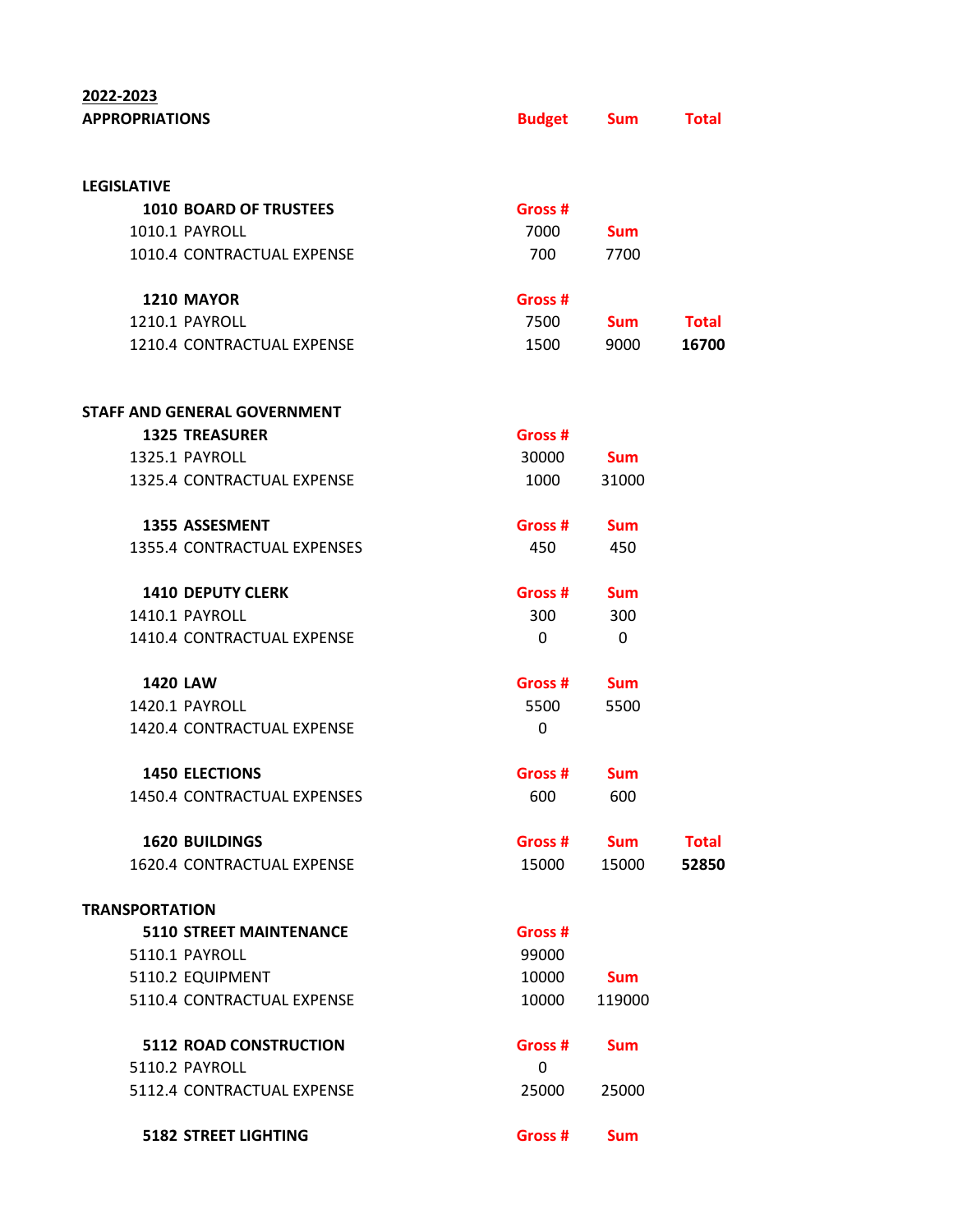| 5182.4 CONTRACTUAL EXPENSE    | 20000   | 20000      |              |
|-------------------------------|---------|------------|--------------|
| <b>5410 SIDEWALKS</b>         | Gross # | <b>Sum</b> | <b>Total</b> |
| 5410.4 CONTRACTUAL EXPENSE    | 80000   | 80000      | 244000       |
| <b>CULTURE AND RECREATION</b> |         |            |              |
| <b>7110 PARKS</b>             | Gross # |            |              |
| 7110.2 EQUIPMENT              | 800     | <b>Sum</b> |              |
| 7110.4 CONTRACTUAL EXPENSE    | 10000   | 10800      |              |
| 7140 BEACH AREA/DOCK          | Gross # | <b>Sum</b> |              |
| 7140.4 CONTRACTUAL EXPENSE    | 6000    | 6000       |              |
| 7145 REC PROGRAM              | Gross # | <b>Sum</b> |              |
| 7145.4 CONTRACTUAL EXPENSE    | 2800    | 2800       |              |
| 7410 LIBRARY                  | Gross # | <b>Sum</b> |              |
| 7410.4 CONTRACTUAL EXPENSE    | 5500    | 5500       |              |
| <b>7550 CELEBRATIONS</b>      | Gross # | <b>Sum</b> | <b>Total</b> |
| 7550.4 CONTRACTUAL EXPENSE    | 5000    | 5000       | 30100        |
| HOME AND COMMUNITY SERVICE    |         |            |              |
| 8010 ZONING                   | Gross # |            |              |
| 8010.1 PAYROLL                | 18100   | <b>Sum</b> |              |
| 8010.4 CONTRACTUAL EXPENSE    | 1300    | 19400      |              |
| <b>8160 GARBAGE CONTRACT</b>  | Gross # | <b>Sum</b> | <b>Total</b> |
| 8160.4 CONTRACTUAL EXPENSE    | 17000   | 17000      | 36400        |
| <b>COMMUNITY ENVIRONMENT</b>  |         |            |              |
| <b>8560 TREES</b>             | Gross # |            |              |
| 8560.2 TREE PURCHASES         | 500     | <b>Sum</b> |              |
| 8560.4 CONTRACTUAL EXPENSE    | 10000   | 10500      |              |
| <b>8790 LAKE ASSOCIATIONS</b> | Gross # | <b>Sum</b> | <b>Total</b> |
| 8790.4 CONTRACTUAL EXPENSE    | 8500    | 8500       | 19000        |
| <b>MISC. EXPENSES</b>         | Gross # |            |              |
| 1910 UNALLOCATED INSURANCE    | 9835    |            |              |
| <b>1920 MUNICPLE DUES</b>     | 1300    |            |              |
| <b>1990 CONTINGENCY</b>       | 8000    |            |              |
| 9030 SS/MED                   | 7700    |            |              |
| 9040 WORKERS COMP             | 10500   | <b>Sum</b> | <b>Total</b> |

9050 UNEMPLOYMENT 3500 40835 **40835**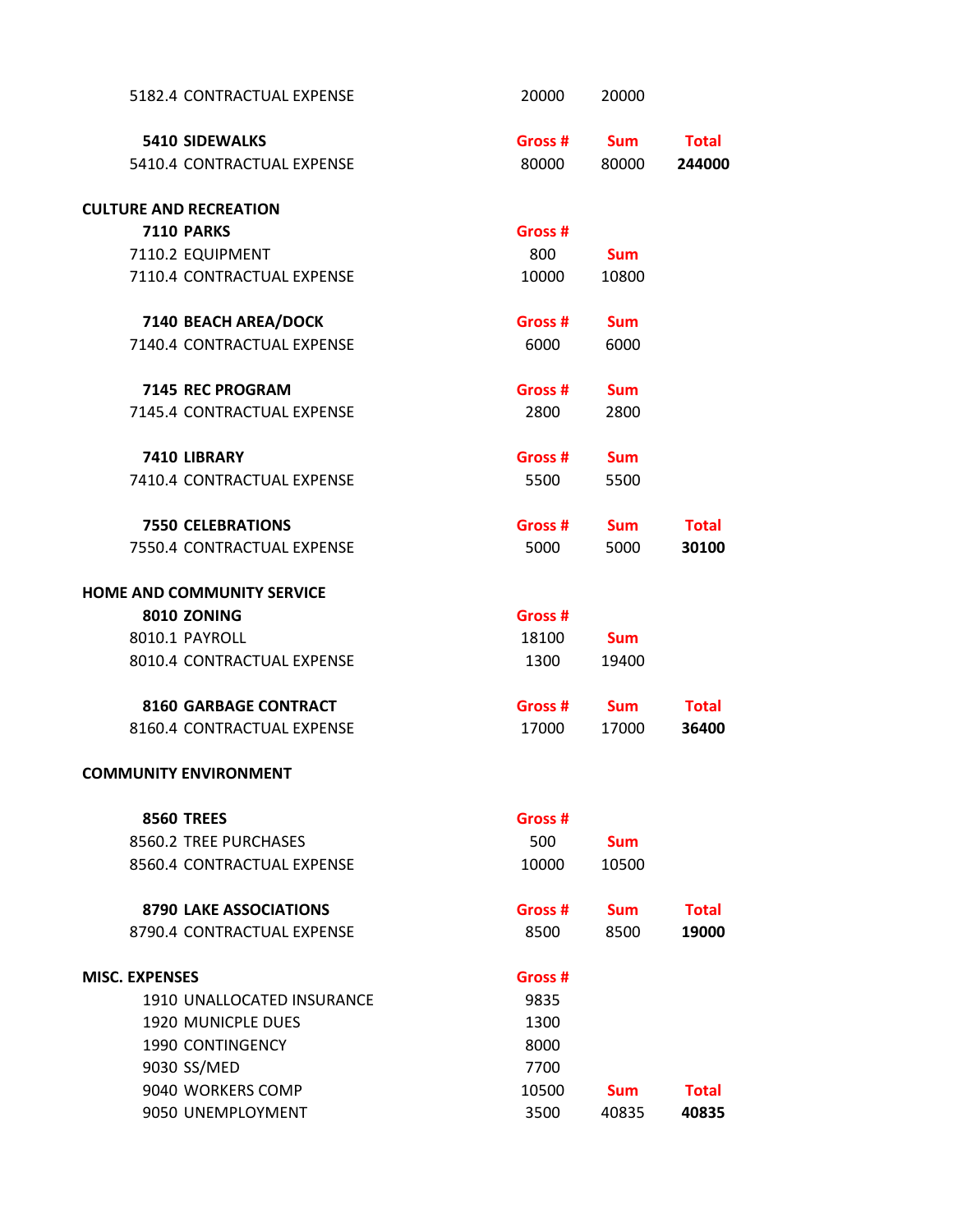| <b>BOND NOTES</b>                                                     | Gross #      |              |                    |            |
|-----------------------------------------------------------------------|--------------|--------------|--------------------|------------|
| 5989.6 STREET SCAPE                                                   | 0            | <b>Sum</b>   | <b>Total</b>       |            |
| 5989.7 SS INTREST                                                     | 0            | $\mathbf{0}$ | $\mathbf 0$        |            |
|                                                                       |              |              | <b>Grand Total</b> |            |
| <b>TOTAL APPROPRIATIONS</b>                                           |              |              | 439885             |            |
|                                                                       |              |              |                    |            |
| <b>REVENUES</b>                                                       | Gross #      |              |                    |            |
| 1090 TAX PENALTIES                                                    | 400          |              |                    |            |
| 1120 SALES TAX                                                        | 180000       |              |                    |            |
| 1170 CABLE FRANCHISE                                                  | 14100        |              |                    |            |
| 1255 CLERK FEES                                                       | 100          |              |                    |            |
| 2025 SPECIAL DOCK FEES                                                | 700          |              |                    |            |
| 2110 ZONING FEES                                                      | 1200         |              |                    |            |
| 2401 INTREST ON INVESTMENTS                                           | $\mathbf{0}$ |              |                    |            |
| 2410 RENTAL REAL PROPERTY                                             | 52800        |              |                    |            |
| <b>2610 PARKING FINES</b>                                             | 0            |              |                    |            |
| 2665 SALES OF EQUIPMENT                                               | 0            |              |                    |            |
| <b>2680 INSURANCE RECOVERY</b>                                        | 0            |              |                    |            |
| 2705 GIFTS AND DONATIONS                                              | 0            |              |                    |            |
| 2706 GRANTS FROM LOCAL GOVT                                           | 0            |              |                    |            |
| 3001 STATE REV SHARING                                                | 3000         |              |                    |            |
| 3005 MORTAGE TAX                                                      | 4500         |              |                    |            |
| 3089 OTHER STATE REV SHARING                                          | 0            |              |                    |            |
| <b>3501 CHIPS</b>                                                     | 35000        |              |                    |            |
|                                                                       |              |              | <b>Total</b>       |            |
| <b>APPROPRIATED FUND BALANCE</b>                                      | 55107        |              | 291800             |            |
| <b>Reserve Fund Balance</b>                                           | 46238        |              |                    |            |
| <b>Taxes</b>                                                          | 101345       |              | 439385             |            |
|                                                                       |              |              |                    |            |
| <b>APPROPRIATED RES. FUND BALANCE</b>                                 |              |              |                    |            |
| BALANCE OF APPROPRIATIONS TO BE RAISED                                |              |              |                    |            |
| BY REAL PROPERTY TAXES TO BE LEVIED ON THE ASSESSED PROPERTY VALUE OF |              |              |                    | 70,227,380 |
| AT A RATE OF                                                          |              |              |                    | 1.4434     |
| PER THOUSAND                                                          |              |              |                    | 101345     |
| <b>TOTAL REVENUE AND FUND BALANCE</b>                                 |              |              |                    |            |
| <b>3410 FIRE DEPARTMENT</b>                                           | Gross #      |              |                    |            |
| 3410.2 EQUIPMENT                                                      | 70000        | <b>Sum</b>   |                    |            |
| 3410.4 CONTRACTUAL EXPENSE                                            | 30305        | 100305       |                    |            |
| 9785 PACK PAYMENT                                                     | Gross #      |              |                    |            |
| 9785.6 PAYMENT                                                        | $\mathbf{0}$ | <b>Sum</b>   | <b>Total</b>       |            |

9785.7 INTEREST 0 0 **100305**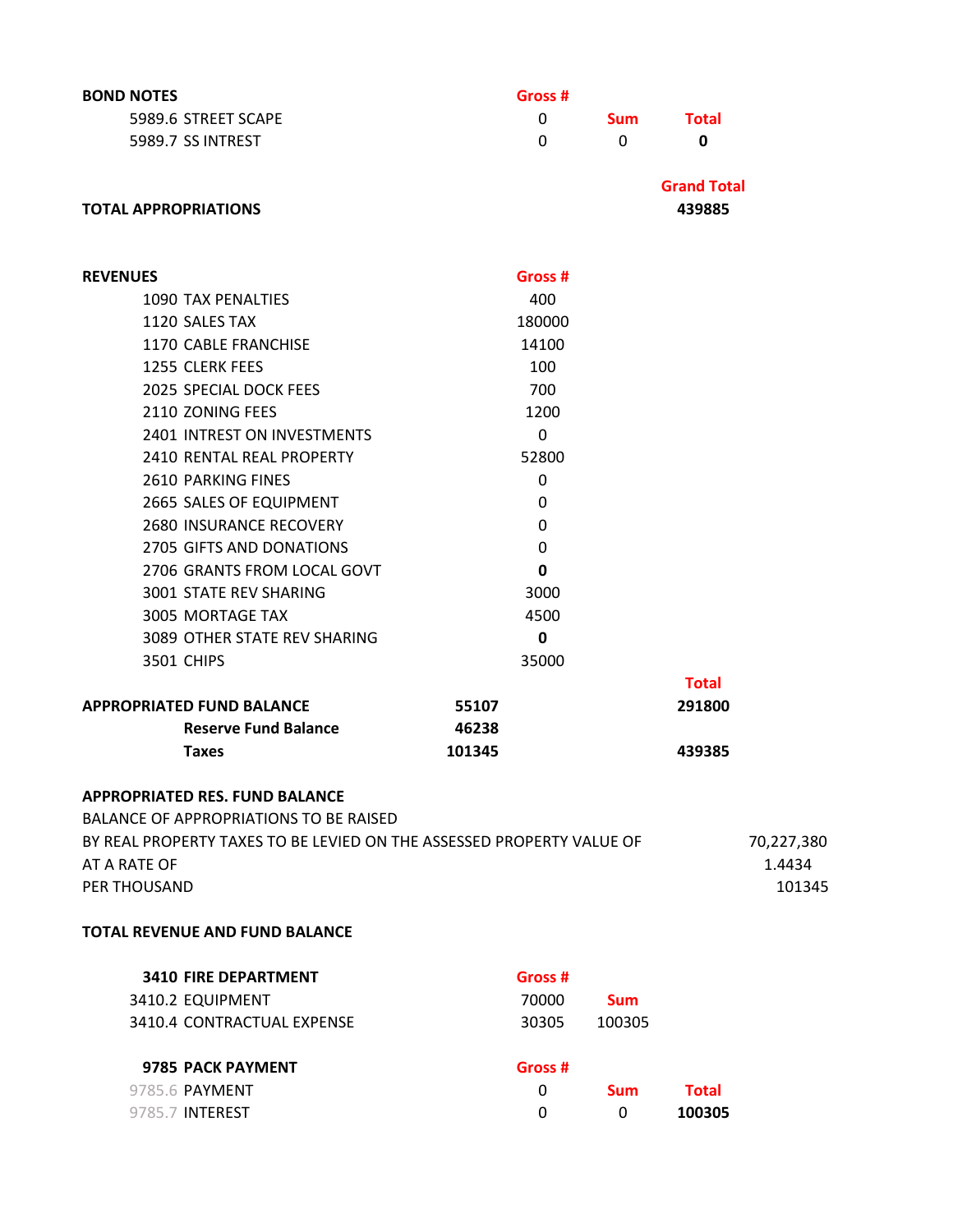| <b>TOTAL APPROPRIATIONS</b><br><b>TRUCK</b>                                                                                                     | 39825.70                      |
|-------------------------------------------------------------------------------------------------------------------------------------------------|-------------------------------|
| <b>REVENUES</b><br><b>2262 TOWN OF ELLERY FIRE CONTRACT</b><br>115,292                                                                          |                               |
| BALANCE OF APPROPRIATIONS TO BE RAISED BY REAL PROPERTY TAXES TO BE<br>LEVIED ON THE ASSESSED PROPERTY VALUE OF<br>AT A RATE OF<br>PER THOUSAND | 70,227,380<br>0.6204<br>43569 |
| <b>TOTAL TAXES FIRE AND VILLAGE</b>                                                                                                             | 2.0638                        |
| <b>TOTAL VILLAGE APPROPRIATIONS</b><br><b>TOTAL FIRE APPROPRIATIONS</b>                                                                         | 439385<br>140131              |
| <b>TOTAL BUDGET APPROPRIATIONS</b>                                                                                                              | 579516                        |